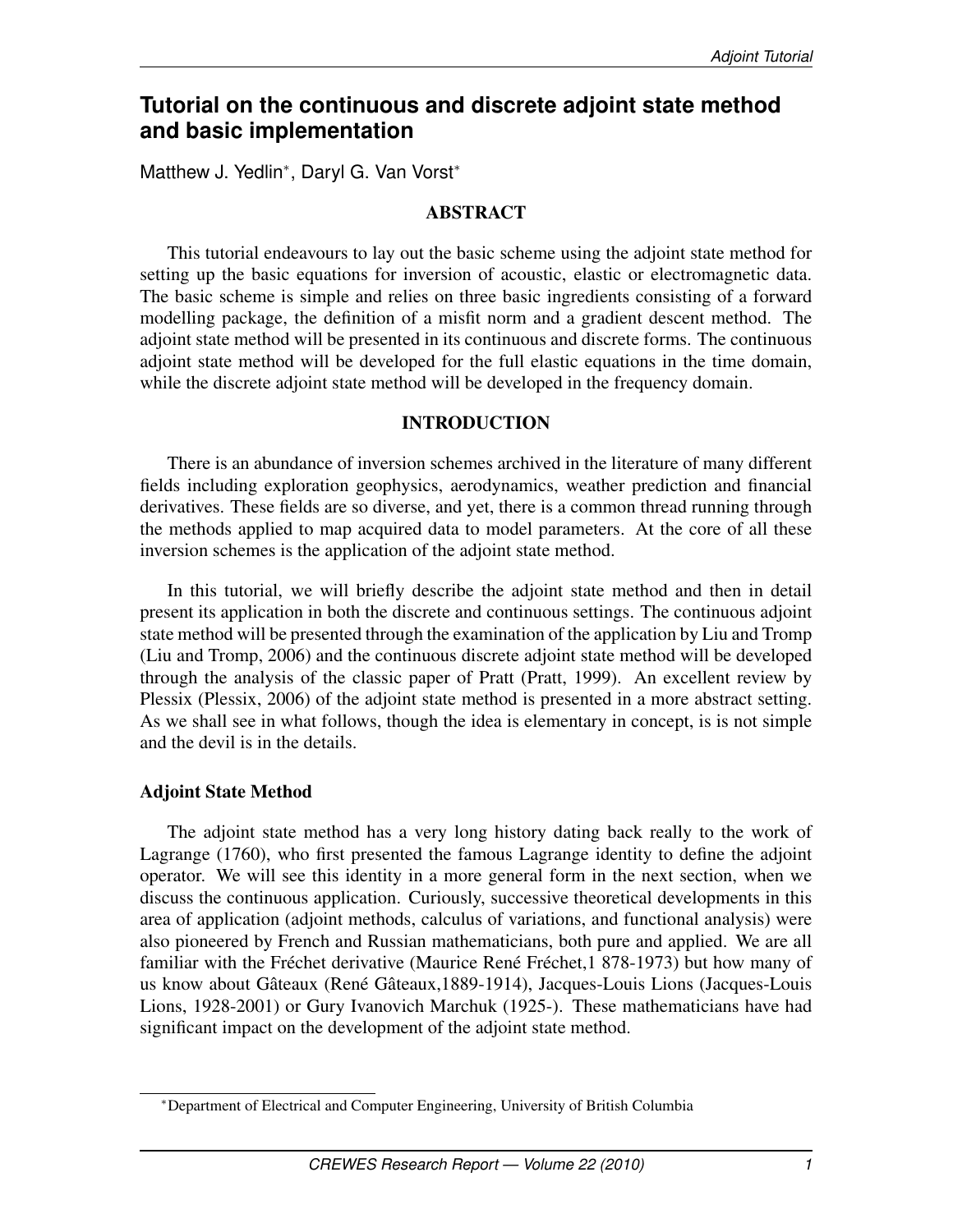While we are familiar, for example of the excellent work on inversion by the late Albert Tarantola, whose first paper in Geophysics can be viewed as the launch of formal inversion theory in exploration geophysics (Tarantola, 1984), the mathematical development post Lagrange, has a longer history. It was Marchuk (Marchuk, 1962) who developed the adjoint state technique in nuclear reactor design, which focused on obtaining the parameters for the critical regime of reactor operation. Further theoretical work was done by Lions (Lions, 1971) who laid the foundation for the introduction of optimal control methodology to systems governed by partial differential equations. We intuit, then, that the term adjoint state method originates from optimal control.

In optimal control, we begin with a description of the physical system via a coupled set, in general, of partial differential equations with associated boundary and initial conditions. The variables in this system comprise the state of the system. In addition to these state variables, there are parameters or control variables that are used to drive the system. For example, in seismology we view the state variables as the vector of displacements and the control variables as the material properties (elastic constants and density) and the source properties.

With the system now presented in this general setting, we need to define a performance measure under the application of the particular set of control variables. In exploration seismology, we usually employ the integrated squared error as the system performance measure, with the error defined as the difference between the measurements obtained and the simulation of those measurements. Lions found a clever way to find the best control variables such that the performance measure would be maximized, or in the case of an error measure, minimized. He introduced Lagrange multipliers as a means of incorporating the state equations that describe the evolution of the state variables in time. The Lagrange multipliers that he introduced are called the adjoint state variables and we shall see exactly how they function to give us very well-known results from prestack migration.

# CONTINUOUS ADJOINT STATE METHOD – ANALYSIS FOR THE FULL ELASTODYNAMIC EQUATIONS IN THE TIME DOMAIN

In this section, we will present a detailed analysis of the adjoint state method for the elastodynamic system with the state variables denoted as the vector displacements,  $s(x, t)$ , and the control variables: the density,  $\rho$ , the elastic constant tensor, c, and the the source, f. We will follow explicitly the development of Liu and Tromp (Liu and Tromp, 2006) We will, for the most part, use exactly the same notation and equation order, and argument development, but we will fill in some missing steps and hopefully give some intuition regarding the final results. We wish to make it abundantly clear that what follows is their original work and we are simply filling in some pieces that not everyone may have in their mathematical handbag.

First, as described earlier, we begin with the performance measure, which is the usual least squares wave-form misfit: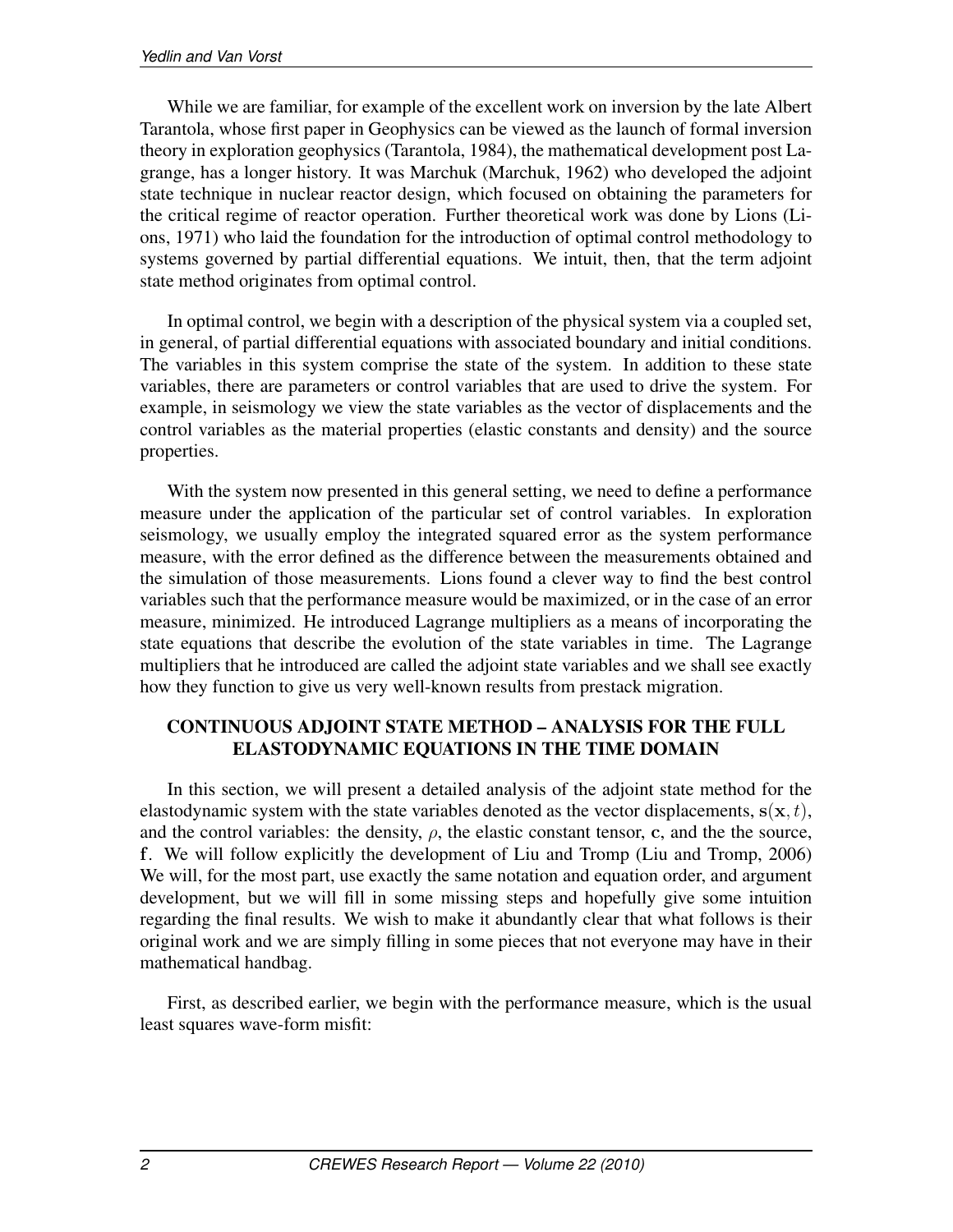$$
\chi = \frac{1}{2} \sum_{r} \int_{0}^{T} ||\mathbf{s}(\mathbf{x}_{r}, t) - \mathbf{d}(\mathbf{x}_{r}, t)||^{2} \mathrm{d}t \tag{1}
$$

This misfit is the sum over all receivers of the energy difference between the predicted displacements,  $s(\mathbf{x}_r, t)$ , and the recorded data,  $\mathbf{d}(\mathbf{x}_r, t)$ .

We now need our description of the state via the partial differential equations, the state and control variables and initial and boundary conditions, and source description:

### State equations and state variables:

The state equation is the elastodynamic equation given by

$$
\rho \partial_t^2 \mathbf{s} - \nabla \cdot \mathbf{T} - \mathbf{f} = \mathbf{0},\tag{2}
$$

with  $\rho$  the density distribution, f the source function, and T the stress tensor. The stress tensor is given by Hooke's Law, which is written in compressed form as

$$
\mathbf{T} = \mathbf{c} \colon \nabla \mathbf{s}.\tag{3}
$$

Equation (3) is a compact form of writing the index representation of the stress tensor, which is normally given in component form by

$$
T_{ij} = cijkl \frac{\partial s_k}{\partial x_l}.
$$
\n(4)

The colon notation in (3) represents a sum over the two dummy indices,  $k$  and  $l$ , in (4) and makes for a compact representation.

## Boundary and initial conditions:

The boundary conditions correspond to the vanishing of the traction vector on the earth's surface, which will be denoted by  $\partial\Omega$ . Thus,

$$
\hat{\mathbf{n}} \cdot \mathbf{T} = \mathbf{0} \text{ on } \partial \Omega. \tag{5}
$$

Implicit, of course, in the foregoing is that often we have to impose artificial absorbing boundary conditions on our computational domain, as we do not often have the complete surface of the earth in our computation. In addition, we must impose the initial conditions for our displacement

$$
\mathbf{s}(\mathbf{x}, t = 0) = \mathbf{0} \n\partial_t \mathbf{s}(\mathbf{x}, t = 0) = \mathbf{0}.
$$
\n(6)

## Source Description

The source in general is a very complex function but will be modelled in space as a point vector dipole pre-multiplied by the moment tensor M,(contracted over one index), which represents radiation from the source, and post-multiplied by the sourcetime function,  $S(t)$ :

$$
\mathbf{f} = -\mathbf{M} \cdot \nabla \delta \left( \mathbf{x} - \mathbf{x}_{\text{source}} \right) S(t) \tag{7}
$$

The point vector dipole is simply the gradient of the location of the source.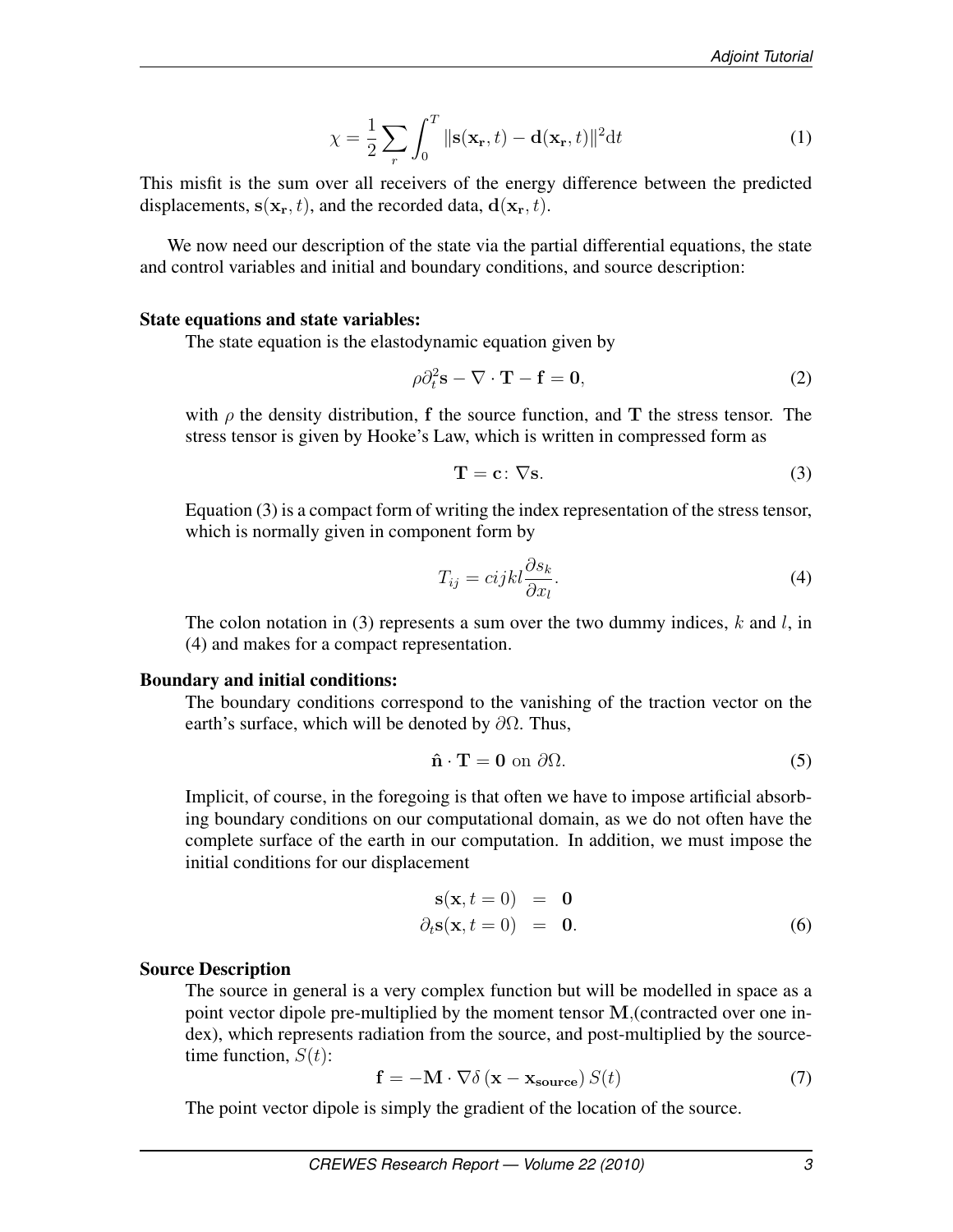With all now in place, the key point is to write down a modified misfit function, which we will continue to denote as  $\chi$ . To the misfit function in (1), we add zero in a special way. We take the elastic equation (2) and multiply it by a Lagrange multiplier and add it to the misfit. This is the key point in the whole paper and the development of the adjoint method. We note first of all, that the mapping that takes displacements to forces via the elastic equation, is one that maps the vector space in which the displacement lies, to its dual space [Since an appropriate scalar product of force and displacement is a scalar, the energy]. Thus the Lagrange multiplier,  $\lambda$ , which in this case is really a Lagrange field that depends on spatial and temporal co-ordinates, must be a displacement variable. In fact, the time-reverse Lagrange field is exactly the adjoint field. This result will be demonstrated at the end of this section.

The rest of the analysis is very algebraic, so we will highlight the main points, without going into every detail. The augmented misfit can now be explicitly written as

$$
\chi = \frac{1}{2} \sum_{r} \int_{0}^{T} ||\mathbf{s}(\mathbf{x}_{r}, t) - \mathbf{d}(\mathbf{x}_{r}, t)||^{2} \mathrm{d}t - \int_{0}^{T} \int_{\Omega} \boldsymbol{\lambda} \cdot \left[ \rho \partial_{t}^{2} \mathbf{s} - \nabla \cdot \mathbf{T} - \mathbf{f} \right] \mathrm{d}^{3} \mathbf{x} \mathrm{d}t. \tag{8}
$$

The next step is to take the variation or differential of (8) with respect to functions that can be varied. This includes all state variables and control variables. To write everything in terms of double integrals, we include the delta function to turn on the misfit at the receiver locations  $x = x_r$ . We use the common notation for variation as the delta operator, which takes differentials in function space and obeys the usual product and chain rules for derivatives. The variation operator  $\delta$  commutes with integration if everything is nice and smooth from a physical perspective. These results have been formally proven in the functional analysis community and we will accept them as given here. Taking the variation of (8) results in

$$
\delta \chi = \int_0^T \int_{\Omega} \sum_r \left[ \mathbf{s}(\mathbf{x}_r, t) - \mathbf{d}(\mathbf{x}_r, t) \right] \delta(\mathbf{x} - \mathbf{x}_r) \cdot \delta \mathbf{s} \, d^3 \mathbf{x} dt \n- \int_0^T \int_{\Omega} \mathbf{\lambda} \cdot \left[ \delta \rho \partial_t^2 \mathbf{s} - \nabla \cdot (\delta \mathbf{c} \cdot \nabla \mathbf{s}) \right] - \delta \mathbf{f} \right] d^3 \mathbf{x} dt \n- \int_0^T \int_{\Omega} \mathbf{\lambda} \cdot \left[ \rho \partial_t^2 \delta \mathbf{s} - \nabla \cdot (\mathbf{c} \cdot \nabla \delta \mathbf{s}) \right] d^3 \mathbf{x} dt,
$$
\n(9)

where we have dropped the explicit dependency of the displacement field, the Lagrangian field and control variables on the spatial co-ordinates and time. Note that the variation of the Lagrangian field vanishes, since its coefficient simply yields the equation of state (2). Now if we were at a minimum of the augmented misfit, then of course  $\delta \chi$  would equal zero. This is not the case, so we must proceed further. We will want to push all derivatives from the displacement field,  $s(x, t)$ , and its variation,  $\delta s(x, t)$ , onto  $\lambda(x, t)$ . How do we do this?

We now embark on the big technical step which is the integration by parts of (9). The integration by parts twice in time is direct and the initial conditions for the displacement field (6) are used. To integrate the boxed terms in the previous equation, we must use multi-dimensional integration by parts (an analog of Guass' Theorem). We need to use the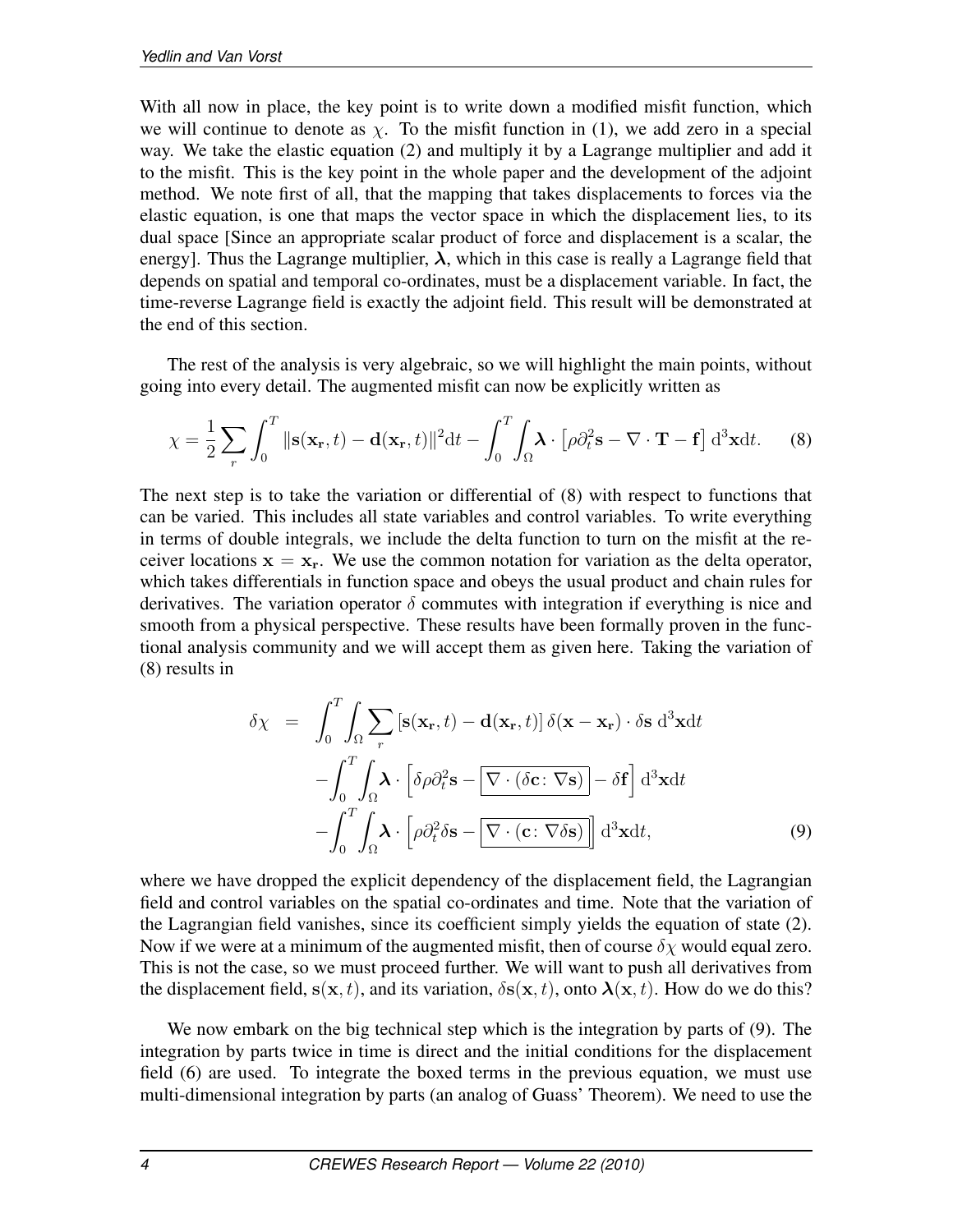following result

$$
\int_{\Omega} \left[ \nabla \mathbf{u} : \mathbf{T} \right] d^3 \mathbf{x} = \int_{\partial \Omega} \left[ \mathbf{u} \cdot (\hat{\mathbf{n}} \cdot \mathbf{T}) \right] d^2 \mathbf{x} - \int_{\Omega} \left[ \mathbf{u} \cdot (\nabla \cdot \mathbf{T}) \right] d^3 \mathbf{x} \tag{10}
$$

three times with  $u = \lambda$  and  $T = c$ :  $\nabla \delta s$ ,  $u = \delta s$  and  $T = c$ :  $\nabla \lambda$ , and  $u = \lambda$  and  $T = c$  $\delta$ c:  $\nabla$  $\delta$ s. Employing the above integrations by parts, the initial conditions (6), and setting the variation also of the boundary conditions to zero,

$$
\hat{\mathbf{n}} \cdot (\delta \mathbf{c} \colon \nabla \mathbf{s} + \mathbf{c} \colon \nabla \delta \mathbf{s}) = 0 \text{ on } \partial \Omega,
$$
\n(11)

we finally obtain:

$$
\delta \chi = \int_0^T \int_{\Omega} \sum_r \left[ \mathbf{s}(\mathbf{x}_r, t) - \mathbf{d}(\mathbf{x}_r, t) \right] \delta(\mathbf{x} - \mathbf{x}_r) \cdot \delta \mathbf{s} \, d^3 \mathbf{x} dt \n- \int_0^T \int_{\Omega} \left( \delta \rho \mathbf{\lambda} \cdot \partial_t^2 \mathbf{s} + \nabla \mathbf{\lambda} \cdot \delta \mathbf{c} \cdot \nabla \mathbf{s} - \mathbf{\lambda} \cdot \delta \mathbf{f} \right) d^3 \mathbf{x} dt \n- \int_0^T \int_{\Omega} \left[ \rho \partial_t^2 \mathbf{\lambda} - \nabla \cdot (\mathbf{c} \cdot \nabla \mathbf{\lambda}) \right] \cdot \delta \mathbf{s} \, d^3 \mathbf{x} dt \n- \int_{\Omega} \left[ \rho(\mathbf{\lambda} \cdot \partial_t \delta \mathbf{s} - \partial_t \mathbf{\lambda} \cdot \delta \mathbf{s}) \right]_T d^3 \mathbf{x} \n- \int_0^T \int_{\partial \Omega} \hat{\mathbf{n}} \cdot (\mathbf{c} \cdot \nabla \mathbf{\lambda}) \cdot \delta \mathbf{s} \, d^2 \mathbf{x} dt
$$
\n(12)

We note that  $\delta \chi$  must vanish when we find the true model, such that without perturbing the model,  $\delta \rho$ ,  $\delta c$  and  $\delta f$  all vanish. For this to happen, we obtain the following equations for the Lagrangian field, $\lambda$ :

$$
\rho \partial_t^2 \mathbf{\lambda} - \nabla \cdot (\mathbf{c} : \nabla \mathbf{\lambda}) - \sum_r [\mathbf{s}(\mathbf{x}_r, t) - \mathbf{d}(\mathbf{x}_r, t)] \, \delta(\mathbf{x} - \mathbf{x}_r) = \mathbf{0}, \tag{13}
$$

with free surface boundary conditions,

$$
\hat{\mathbf{n}} \cdot (\mathbf{c} \colon \nabla \lambda) = \mathbf{0} \text{ on } \partial \Omega,
$$
\n(14)

and end conditions

$$
\begin{aligned}\n\lambda(\mathbf{x}, t = T) &= \mathbf{0} \\
\partial_t \lambda(\mathbf{x}, t = T) &= \mathbf{0}.\n\end{aligned}
$$
\n(15)

If the Lagrangian field is chosen to satisfy (13) to (15), then in the presence of perturbations, the variation of the action (12) becomes

$$
\delta \chi = -\int_0^T \int_{\Omega} (\delta \rho \mathbf{\lambda} \cdot \partial_t^2 \mathbf{s} + \nabla \mathbf{\lambda} \cdot \delta \mathbf{c} \cdot \nabla \mathbf{s} - \mathbf{\lambda} \cdot \delta \mathbf{f}) \, \mathrm{d}^3 \mathbf{x} \mathrm{d}t \tag{16}
$$

We note that the end conditions for the Lagrangian field can be converted to initial conditions by a simple time reversal replacing t by  $T - t$ . The new time-reversed field obeys the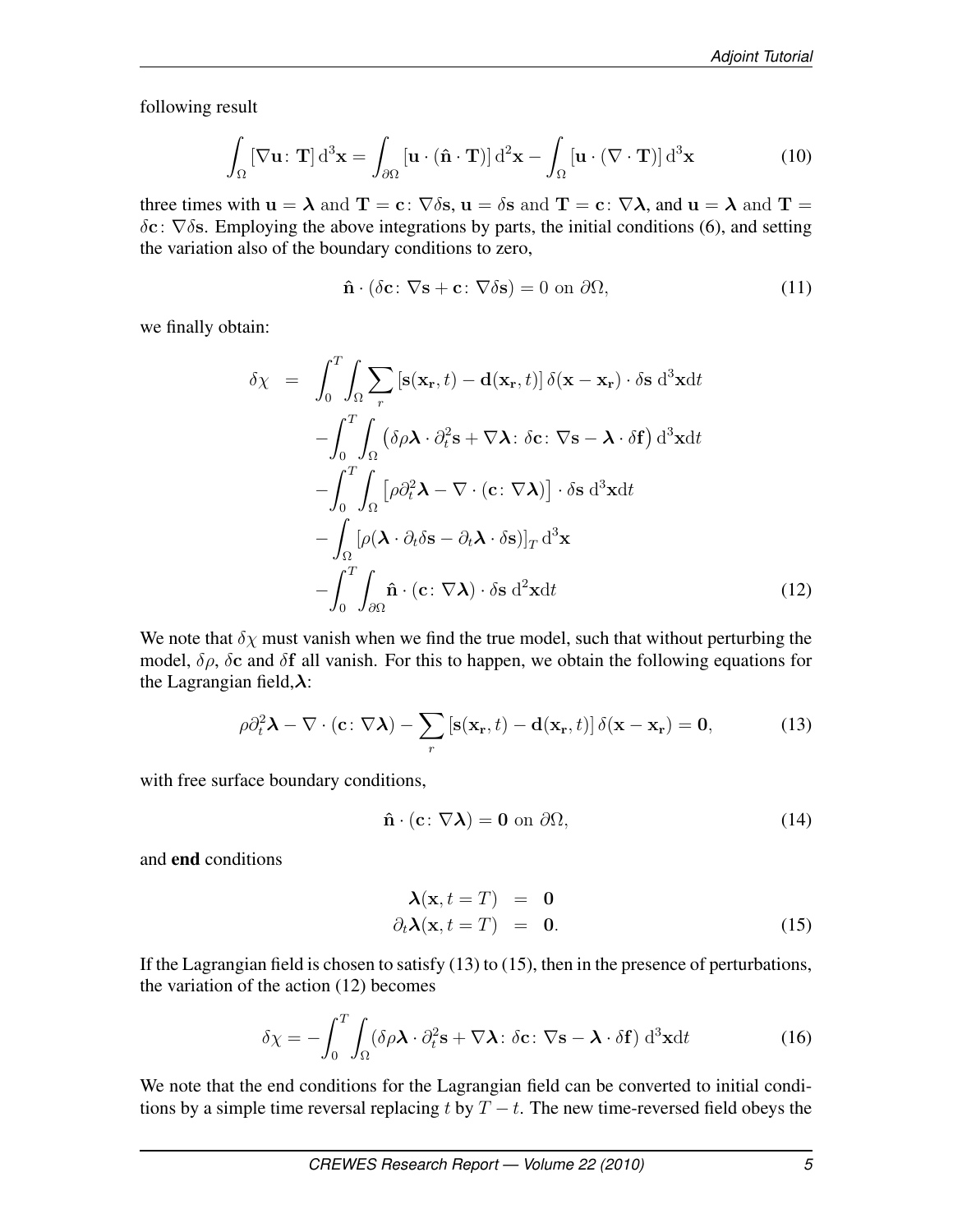same equations as given by (13) to (15), the variable t replaced by  $T - t$ . So end conditions become initial conditions. This time-reversed Lagrangian field only differs from the initial state equations as described in (2) to (7) only in the nature of the source term, in which the adjoint field is driven by the error between the predicted and measured fields. If we define the adjoint field as the time-reversed Lagrange field, with

$$
\mathbf{s}^{adjoint}(\mathbf{x},t) = \boldsymbol{\lambda}(\mathbf{x},T-t),\tag{17}
$$

it clearly follows that

$$
\mathbf{\lambda}(\mathbf{x},t) = \mathbf{s}^{adjoint}(\mathbf{x},T-t). \tag{18}
$$

If we substitute (18) into (12) and keep all the variable dependencies, something quite remarkable happens. The variation in  $\chi$  is now given by

$$
\delta \chi = -\int_0^T \int_{\Omega} \left[ \delta \rho(\mathbf{x}) \mathbf{s}^{adjoint}(\mathbf{x}, T - t) \cdot \partial_t^2 \mathbf{s}(\mathbf{x}, t) \right] d^3 \mathbf{x} dt \n- \int_0^T \int_{\Omega} \left[ \nabla \mathbf{s}^{adjoint}(\mathbf{x}, T - t) \cdot \delta \mathbf{c}(\mathbf{x}) \cdot \nabla \mathbf{s}(\mathbf{x}, t) \right] d^3 \mathbf{x} dt \n+ \int_0^T \int_{\Omega} \left[ \mathbf{s}^{adjoint}(\mathbf{x}, T - t) \cdot \delta \mathbf{f} \right] d^3 \mathbf{x} dt
$$
\n(19)

In its present form, (19) can be used in a gradient descent method to update the material parameters. This can be seen by interchanging the order of integration and factoring out the spatial perturbations of the density and elastic tensor. Then we obtain

$$
\delta \chi = \int_{\Omega} \delta \rho(\mathbf{x}) \underbrace{\left[ - \int_{0}^{T} \mathbf{s}^{adjoint}(\mathbf{x}, T - t) \cdot \partial_{t}^{2} \mathbf{s}(\mathbf{x}, t) dt \right]}_{\text{Fréchet kernel for density}} d^{3} \mathbf{x}
$$
  
+ 
$$
\int_{\Omega} \delta \mathbf{c}(\mathbf{x}) :: \underbrace{\left[ - \int_{0}^{T} \nabla \mathbf{s}^{adjoint}(\mathbf{x}, T - t) \nabla \mathbf{s}(\mathbf{x}, t) dt \right]}_{\text{Fourth order Fréchet kernel tensor}} d^{3} \mathbf{x}
$$
  
+ 
$$
\int_{0}^{T} \int_{\Omega} \left[ \mathbf{s}^{adjoint}(\mathbf{x}, T - t) \cdot \delta \mathbf{f} \right] d^{3} \mathbf{x} dt.
$$
 (20)

The Fréchet kernels in (20) can be used directly in a gradient descent method to update the density and the components of the elastic tensor. Note that to compute these kernels, we only need access to two fields and therefore, in principle, we only need to solve two forward problems. In practice we may need to solve a third forward problem if we are using conjugate gradient descent methods. We will derive a similar expression again in an entirely different way in the next section.

If we look at the Fréchet kernels for both the density and the elastic tensor, we see that at each point we compute the zero-lag cross-correlation of a filtered forward propagated field and a filtered time-reversed adjoint field. This is exactly a different form of the Claerbout reflection mapping principle of reflectors defined to be the locations at which there is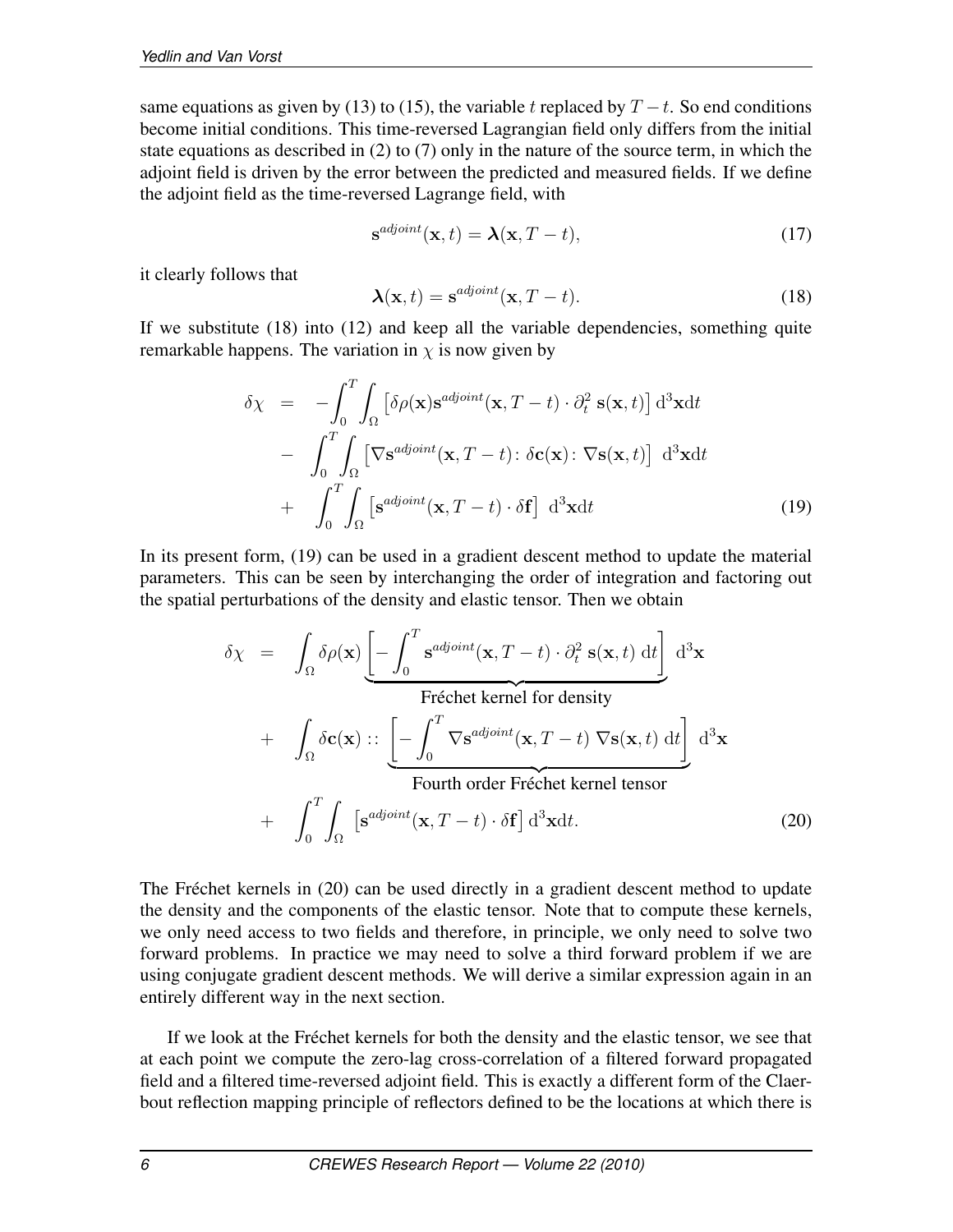the time-coincidence of downgoing and upgoing waves (Claerbout, 1971). What is truly amazing is that Claerbout expressed the foregoing ideas some 27 years before this analytical tour-de-force of Liu and Tromp. We shall now re-examine the above in the simpler context of discrete systems for the adjoint equation, derived directly in the frequency domain, with the final result in frequency again an independent verification of the Claerbout reflection mapping principle.

# DISCRETE ADJOINT STATE METHOD – ANALYSIS FOR THE ELASTIC WAVE EQUATION IN THE FREQUENCY DOMAIN

Pratt (Pratt, 1999) presented, in the frequency domain, a direct way to arrive at an expression for the gradient of the misfit function. He used again, the least squares error functional, in the frequency domain, but did not use the Lagrange dual variable approach. Instead, he directly took the gradient of the misfit, concatenated all the expressions into a single expression and then correctly extracted the adjoint state variables. We will follow his development, essentially equation by equation, and when useful, we will cross-reference the previous section. We will use the same variables described in the previous derivation of the continuous adjoint state method.

We start with the forward problem, which is now in discrete form and includes all boundary conditions. It is represented, in the frequency domain, after temporal Fourier transform of the original partial differential equation, as a linear system of equations given by

$$
\mathbf{L}(\omega)\mathbf{s}(\omega) = \mathbf{f}(\omega) \tag{21}
$$

The operator  $\mathbf{L}(\omega)$  contains all the information about the linear operator which defines the original partial differential equation, including all boundary conditions. The state variables,  $s(\omega)$ , are complex-valued functions of frequency and spatial co-ordinates, which are indicated implicitly by the index of the vector in (21). The state variables will depend on the material parameters, which will be denoted by the vector  $p$  of dimension  $m$ . The righthand side of (21) represents all sources. For future clarity, we need to define the indices of the matrices and vectors appearing in (21). The vector  $s(\omega)$  has l elements and consists of the discrete values of the displacement vector at all points in the numerical grid. The size of the matrix  $\mathbf{L}(\omega)$  is  $l \times l$ . We will define the data residual,  $\delta \mathbf{d}(\omega)$ , the difference between simulated data, s(ω), and recorded data,  $d(\omega)$ , as a vector, s(ω) –  $d(\omega)$ , on a sub domain of n receiver positions.

The squared sum of the data residual vector is the norm of the complex data residual and is defined as

$$
E(\mathbf{p}) = \frac{1}{2} \delta \mathbf{d}(\omega)^T \delta \mathbf{d}^*(\omega),
$$
 (22)

with the usual notation of superscript  $T$  for transpose and  $*$  for complex conjugation. In (22) the factor of 1/2 is introduced for convenience.

The next step is to compute the gradient of  $E(p)$  with respect to p. This is completely analogous to the computation of the variation of  $\chi$  in (9) in the analysis of the previous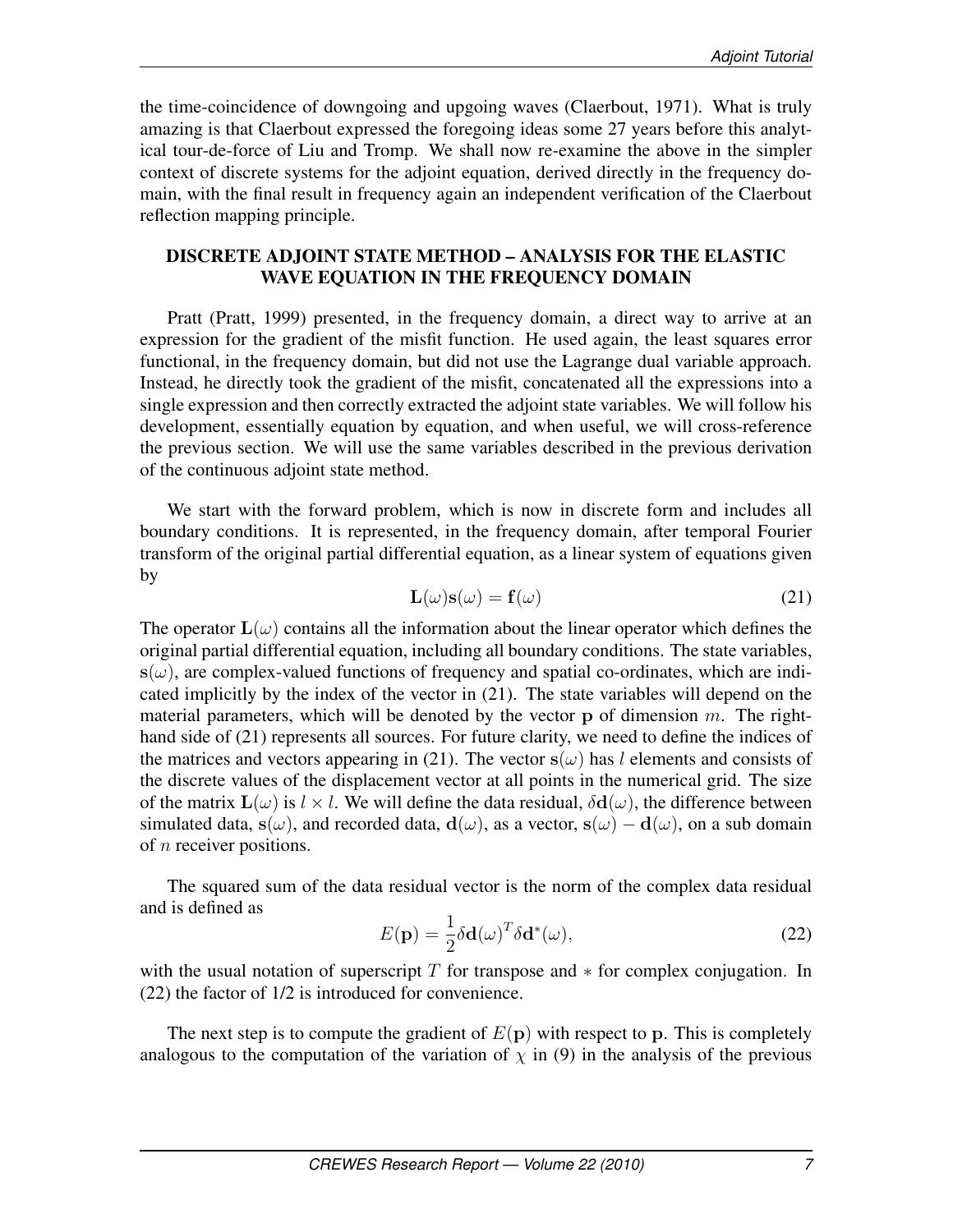section. Thus we have, via the chain rule, that

$$
\nabla_{\mathbf{p}} E(\mathbf{p}) = \frac{\partial E(\mathbf{p})}{\partial \mathbf{p}} = \Re e a l \{ \mathbf{J}^t \delta \mathbf{d}^*(\omega) \}.
$$
 (23)

There is a big difference as to how we arrived at the gradient of  $E(\mathbf{p})$  and the variation of  $\chi$ . We did not introduce the Lagrange dual formulation, but computed the gradient directly. The problem is now the calculation of the matrix J. What is this matrix, exactly?

We can see from the (23) that this matrix is the derivative of the displacement vector,  $s(\omega)$ , at the *n* receiver locations, with respect to the *m*-vector p. It is commonly known as the Fréchet derivative matrix or sensitivity matrix, whose elements are given by

$$
J_{ij} = \frac{\partial s_i}{\partial p_j} \qquad i = 1 \dots n \text{ and } j = 1 \dots m \tag{24}
$$

In practice, we would have to recompute the predicted measurements of the vector displacement  $m$  times, a very costly matter in three dimensions, in which we would have to solve, via LU decomposition, the matrix system of equations (21). We would like to avoid all these calculations by concatenating all the required operations in the gradient calculation, regrouping them and arriving at an adjoint formulation analogous to that presented in  $(20)$ .

To facilitate this reduction of operations, which in fact will lead us to the adjoint state, we redefine our matrix  $J<sup>T</sup>$  to be  $m \times l$  and the vector  $\delta d^*(\omega)$  to be  $l \times 1$  by padding with the appropriate number of zeros. The new matrix will be denoted by  $\hat{J}$ , in which the partial derivatives are now computed for the entire grid while the augmented data residual vector will be denoted by  $\delta \hat{\mathbf{d}}^*(\omega)$ . The gradient of  $E(\mathbf{p})$  is now given by

$$
\nabla_{\mathbf{p}} E(\mathbf{p}) = \Re e a l \{\hat{\mathbf{J}}^t \delta \hat{\mathbf{d}}^*(\omega)\}.
$$
 (25)

Pratt now looks at each column of the matrix  $\hat{J}$  and explicitly computes this column vector directly from the forward problem. He then assembles all the columns to create  $\hat{J}$ . This new  $\hat{J}$  is substituted explicitly into (25) and the adjoint state is directly identified. The math steps are given below:

### 1. Compute the Columns of  $\bar{J}$

(a) We differentiate both sides of (21), assuming that the sources are not dependent on p and obtain

$$
\frac{\partial}{\partial p_i} \left( \mathbf{L}(\omega) \mathbf{s}(\omega) \right) = 0. \tag{26}
$$

which becomes

$$
\mathbf{L}(\omega)\frac{\partial \mathbf{s}(\omega)}{\partial p_i} = -\frac{\partial \mathbf{L}(\omega)}{\partial p_i}\mathbf{s}(\omega)
$$
 (27)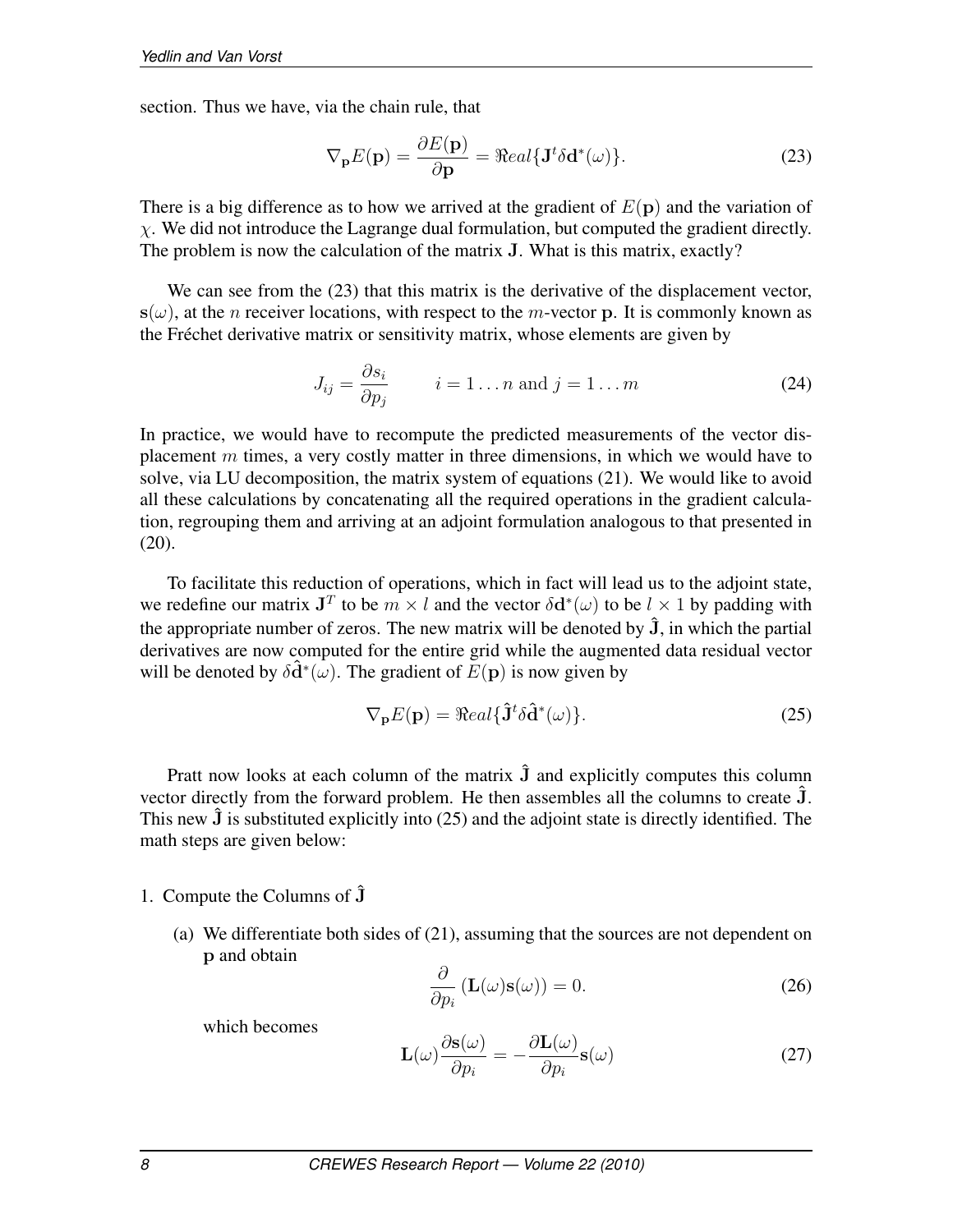(b) We solve (27) for the elements of  $\hat{\mathbf{J}}$  in terms of virtual sources  $\mathbf{f}_{virt}^{(i)}(\omega)$  to obtain

$$
\frac{\partial \mathbf{s}(\omega)}{\partial p_i} = -\mathbf{L}^{-1}(\omega) \frac{\partial \mathbf{L}(\omega)}{\partial p_i} \mathbf{s}(\omega) = \mathbf{L}^{-1}(\omega) \mathbf{f}_{virt}^{(i)}(\omega).
$$
 (28)

- 2. Assemble the columns of  $\hat{J}$  and substitute into the gradient expression (25).
	- (a) We substitute the expression from (28) and assemble the matrix  $\hat{J}$  to obtain

$$
\hat{\mathbf{J}} = \left[ \frac{\partial \mathbf{s}(\omega)}{\partial p_1} \frac{\partial \mathbf{s}(\omega)}{\partial p_2} \dots \frac{\partial \mathbf{s}(\omega)}{\partial p_m} \right] = \mathbf{L}^{-1}(\omega) \left[ \mathbf{f}_{virt}^{(1)}(\omega) \mathbf{f}_{virt}^{(2)}(\omega) \dots \mathbf{f}_{virt}^{(m)}(\omega) \right].
$$
 (29)

This can be written in a compact form given by

$$
\hat{\mathbf{J}} = \mathbf{L}^{-1}(\omega)\mathbf{F}.\tag{30}
$$

(b) We put everything together to obtain a final expression for the gradient. We insert the compact form of the Fréchet derivative matrix (30) into the expression for the gradient (25) to arrive at

$$
\nabla_{\mathbf{p}} E(\mathbf{p}) = \Re eal \{ \hat{\mathbf{J}}^t \delta \hat{\mathbf{d}}^*(\omega) \} = \Re eal \{ \mathbf{F}^T \left[ \mathbf{L}^{-1}(\omega) \right]^T \delta \hat{\mathbf{d}}^*(\omega) \}.
$$
 (31)

- 3. Regroup the calculations and interpret the final form for the gradient as Claerbout's imaging principle.
	- (a) In (31) we can define a new variable

$$
\mathbf{v} = \left[\mathbf{L}^{-1}(\omega)\right]^T \delta \hat{\mathbf{d}}^*(\omega). \tag{32}
$$

The expression for the gradient of the error becomes

$$
\nabla_{\mathbf{p}} E(\mathbf{p}) = \Re e a l \{ \mathbf{F}^T \mathbf{v} \}.
$$
 (33)

(b) We can interpret v as the field obtained by taking the conjugated residual vector defined at the receivers and applying the inverse of exactly the same forward modelling operator as used in (21) [The transpose in (32) disappears under the assumption of reciprocity]. Furthermore, we are in effect back-propagating the timereversed residuals, since conjugation in frequency is equivalent to time-reversal. We can also interpret the gradient by explicitly writing out the expression for one element of the gradient. Thus we have

$$
\frac{\partial E(\mathbf{p})}{\partial p_m} = \Re{cal} \{-\mathbf{s}(\omega)^T \frac{\partial \mathbf{L}(\omega)}{\partial p_m}^T \mathbf{v} \}.
$$
\n(34)

If we neglect the wave-operator in the previous equation, and we consider the first step of our inversion iteration, we see that we have, as Pratt states on page 891 of his paper, the equivalent to prestack reverse-time migration. That is, we have at the reflector, the zero-lag cross-correlation in time. This is simply done by integrating (34) over all frequencies. The field, v, in frequency, is the exact equivalent of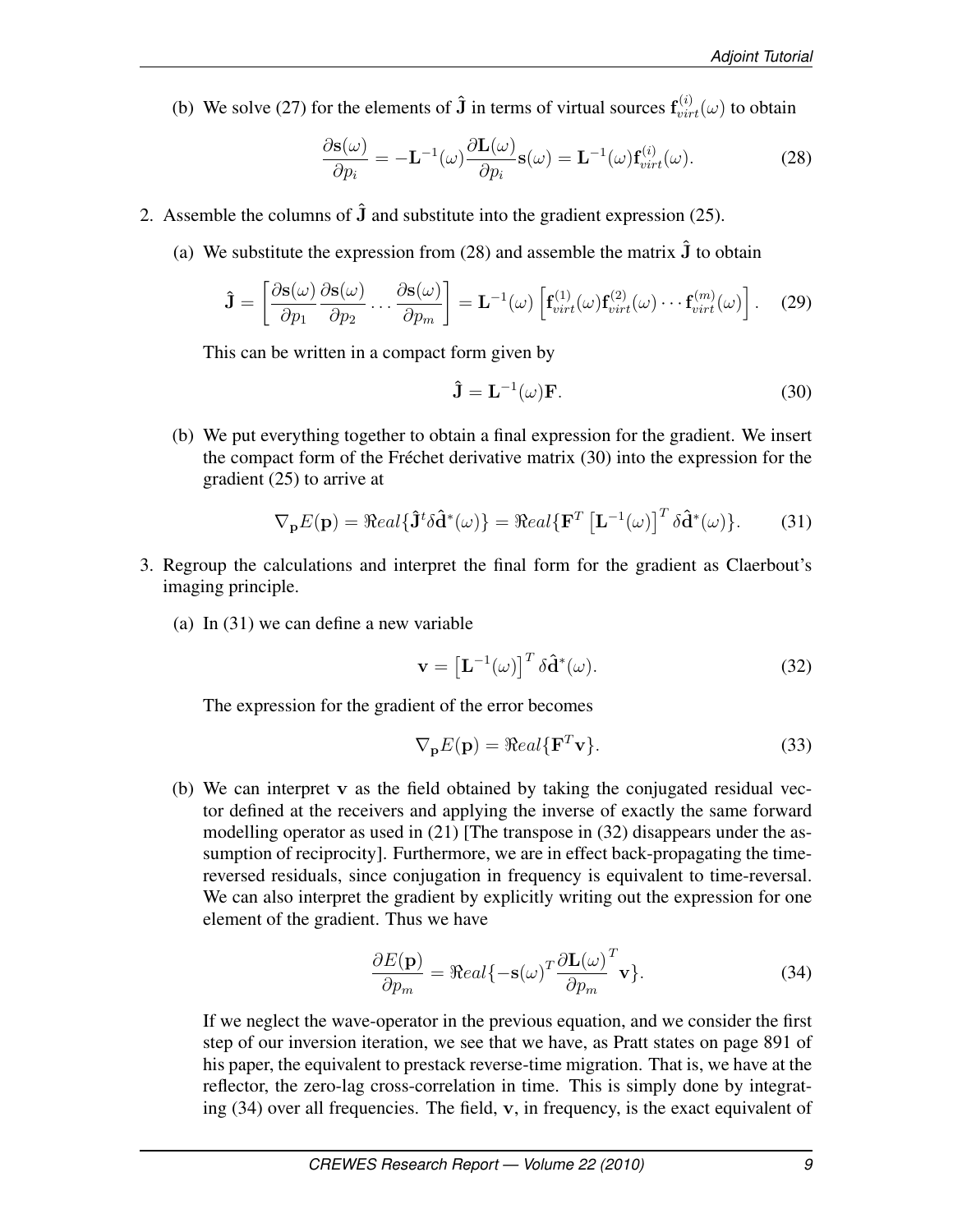the adjoint field presented in the previous section. Clearly the derivation is much simpler than before. However, we are still left with using the gradient in our computation. Each iteration of our inversion involves solving the forward problem, solving the adjoint problem and solving a third forward problem for finding the size of the step-length as we descend down the gradient to achieve a minimum and our final model. We note again, that by using the adjoint method, we have considerably reduced the computational load by avoiding the solution of many forward problems for each iteration of our inversion algorithm.

# OUTLINE OF BASIC IMPLEMENTATION

In the previous sections, we have presented, in tutorial fashion, the essence of the adjoint method, in all its different guises as applied to geophysical inverse problems. What remains is to program the foregoing algorithms. We now indicate at a high-level how this is done. We iterate the algorithm presented below until convergence or until the maximum number of iterations is reached:

- Solve the forward problem to find the residuals and  $E(\mathbf{p})$ . The forward problem is in itself not trivial, but can be implemented in either time or frequency and spatially discretized in many different ways.
- Solve the adjoint problem and in combination with the solution to the forward problem obtain  $\nabla_{\mathbf{p}}E(\mathbf{p})$ . That, for example in the temporal, continuous case, would involve calculation of the Fréchet kernels as described in (20). In the discrete frequency adjoint method, we would compute (31).
- Perform a line search to find  $\alpha$  (one or more forward modelling steps) if a conjugate gradient-type method is used.
- Update the model:  $\mathbf{p}^{(k+1)} = \mathbf{p}^{(k)} + \alpha \nabla_{\mathbf{p}} E(\mathbf{p})$

# **CONCLUSIONS**

In this tutorial paper, we have presented in considerable detail, the continuous adjoint state method for the elastodynamic equation and showed how to derive the Fréchet kernels used in a gradient descent method. We followed this by deriving the adjoint state method for the discretized elastodynamic equations directly in the frequency domain. All the messy details were included (and hidden!) inside the forward modelling operator. In both cases, the final result for the gradient of the squared misfit function was related to Claerbout's reflector mapping principle.

# **REFERENCES**

Claerbout, J. F., 1971, Toward a unified theory of reflector mapping: Geophysics, 36, 467–481.

Lions, J. L., 1971, Optimal control of systems governed by partial differential equations: Springer Verlag.

Liu, Q., and Tromp, J., 2006, Finite-frequency kernels based on adjoint methods: Bulletin of the Seismological Society of America, 96, No. 6, 2383–2397.